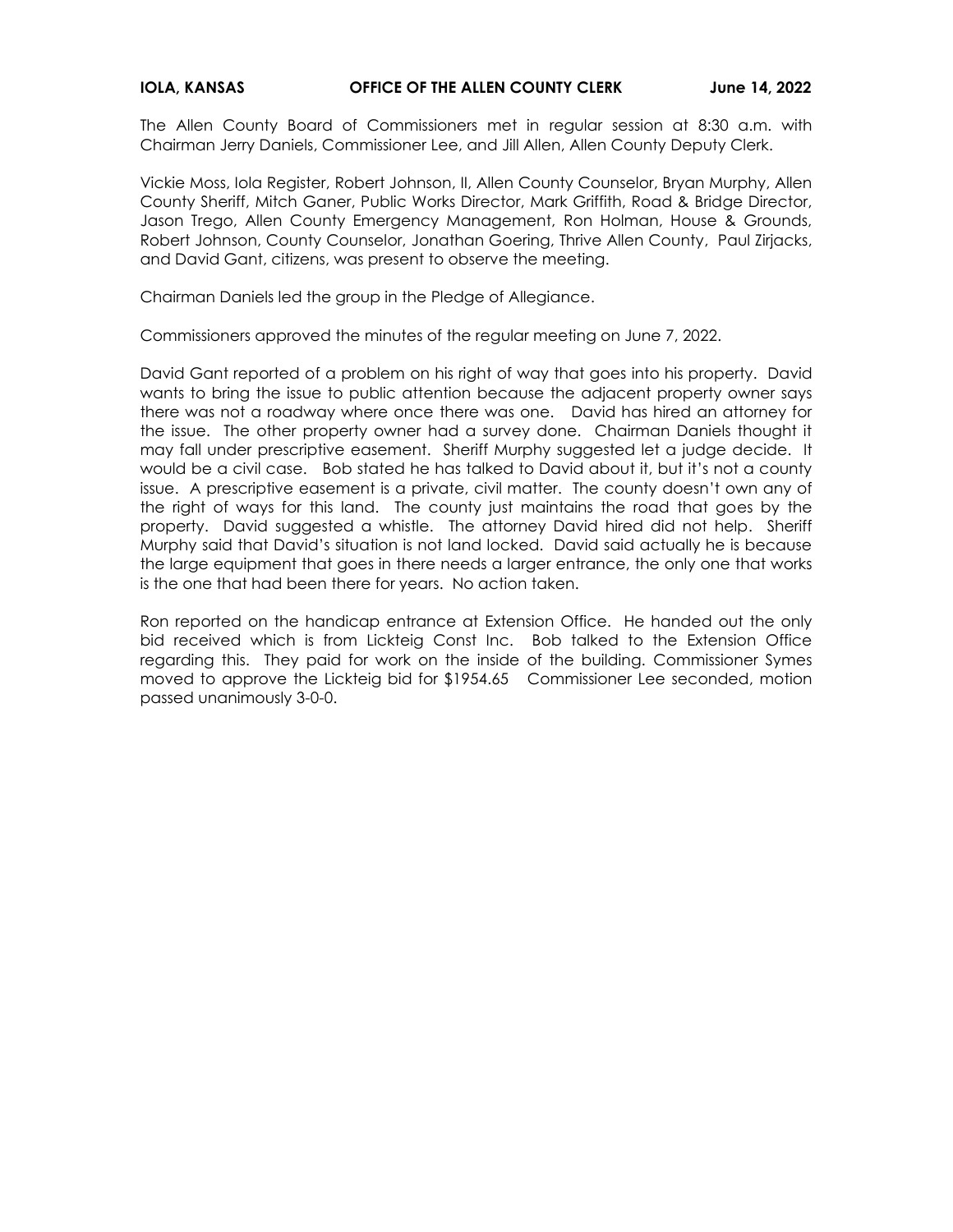

Allen County House & Ground Director Ron Holman 1 N Washington Iola, KS 66749 Phone: 620.228.2676

RE: K-State Extension Office 1006 N State St Walk replacement

We hereby propose to furnish the materials and perform the labor necessary for the completion of work outlined below according to on-site inspection.

1. 131 Sq Ft - Tear Out & Replacement Walkway for ADA compliance

The above work will be completed for the sum of (\$1954.65) NINETEEN HUNDRED FIFTY - FOUR and 65/100ths Dollars

**Respectfully Submitted** 

LICKTEIG CONST INC MAY 24, 2022

This bid proposal may be withdrawn if not executed in 30 Days.

Bid price subject to change due to job site location creating a need for pump truck charges, tele-belt for rock fill, plan changes, additional concrete, winter weather service,<br>excessive natural rock, materials price increases, and other extras not shown on plan, Winter service charges are incurred November 1 through March 31.

Mitch said they moved the airport meeting to June 25 at 3 pm. He said KDOT reported June  $27<sup>th</sup>$  is when the Moran overpass will be opened. There will be another meeting concerning the repair of Nebraska Road. Mitch still has one job opening at landfill.

Mark reported the crusher should be running today. He said due to the weather some of the chip seal was coming up, so it's being repaired. Commissioner Lee asked about West Virginia Road. It's on the chip list but will be cold patched this year. The dust control will start next week.

Jason said John Redmon is 74% full. They're releasing some, but not more than the river can handle. Commissioner Lee asked if there was only one 911 station functioning last weekend? Is there a cost to a backup station? Discussion followed. Commissioner Symes referred back to a cost sheet for backup station.

Judge Daniel Creitz and Dina Morrison, District Court Clerk, presented their annual budget request for the 31st Judicial District, Allen County. Dina explained the need for a new server. Judge Creitz talked about the new judges that will be coming in. There are a lot of logistics to work out yet. Discussion followed.

Jonathan stated the airport advisory board selected BG Consultants for the base grant work at the airport. He passed out the moderate-income housing grant revised grant agreement. The concept is called "unfinished house". Jonathan will be grant administrator. He said the county is the pass-through. The city of Humboldt is not